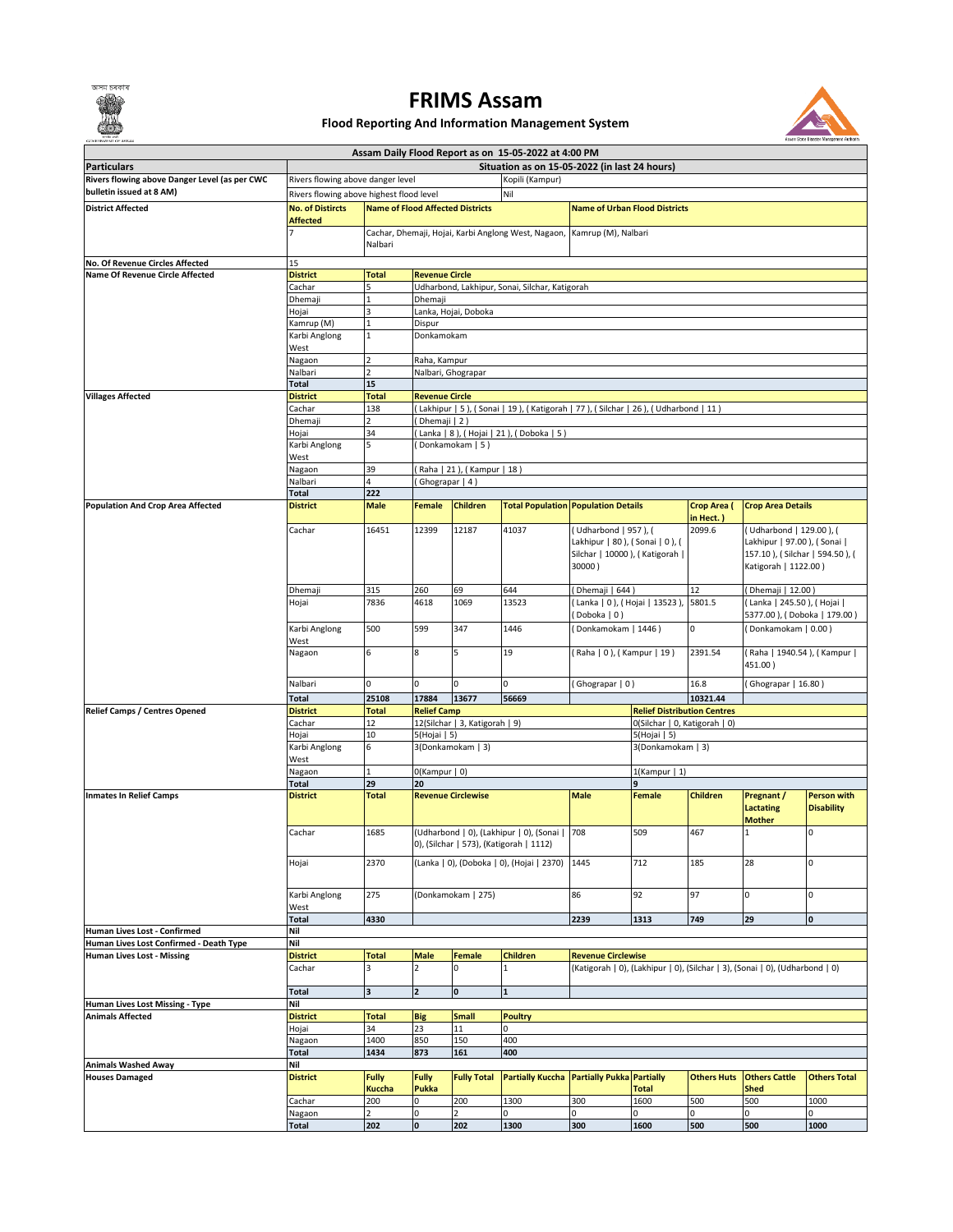| <b>Rescue Operation</b>                             | <b>District</b>             | <b>Agency</b>                                                                                                                                                                                                                                                                                                                                                                                                                                                                                                                                                                                                                                                                                                                                                                                                                                                                                                                                                                                   |                                                                                                                                                                                                                                                                                                                                                                                                                                                                                                                                                                                                                                                                                                                                                                                                                             |                        | <b>Boats Deployed</b>                                                                                                                                                                                          | Person<br><b>Evacuated By</b><br><b>Boats</b>         | <b>Animal</b><br><b>Evacuated By</b><br><b>Boats</b> | <b>Helicopters</b><br>Deployed | Person<br><b>Evacuated By</b><br><b>Helicopters</b> | <b>Medical Team</b><br><b>Deployed</b> |  |  |  |
|-----------------------------------------------------|-----------------------------|-------------------------------------------------------------------------------------------------------------------------------------------------------------------------------------------------------------------------------------------------------------------------------------------------------------------------------------------------------------------------------------------------------------------------------------------------------------------------------------------------------------------------------------------------------------------------------------------------------------------------------------------------------------------------------------------------------------------------------------------------------------------------------------------------------------------------------------------------------------------------------------------------------------------------------------------------------------------------------------------------|-----------------------------------------------------------------------------------------------------------------------------------------------------------------------------------------------------------------------------------------------------------------------------------------------------------------------------------------------------------------------------------------------------------------------------------------------------------------------------------------------------------------------------------------------------------------------------------------------------------------------------------------------------------------------------------------------------------------------------------------------------------------------------------------------------------------------------|------------------------|----------------------------------------------------------------------------------------------------------------------------------------------------------------------------------------------------------------|-------------------------------------------------------|------------------------------------------------------|--------------------------------|-----------------------------------------------------|----------------------------------------|--|--|--|
|                                                     | Cachar                      | SDRF                                                                                                                                                                                                                                                                                                                                                                                                                                                                                                                                                                                                                                                                                                                                                                                                                                                                                                                                                                                            |                                                                                                                                                                                                                                                                                                                                                                                                                                                                                                                                                                                                                                                                                                                                                                                                                             | 0                      | $\Omega$                                                                                                                                                                                                       | $\mathbf 0$                                           | $\mathbf 0$                                          | $\Omega$                       | 5                                                   |                                        |  |  |  |
|                                                     | Hojai                       | LOCAL BOATS<br>SDRF                                                                                                                                                                                                                                                                                                                                                                                                                                                                                                                                                                                                                                                                                                                                                                                                                                                                                                                                                                             |                                                                                                                                                                                                                                                                                                                                                                                                                                                                                                                                                                                                                                                                                                                                                                                                                             |                        | $\overline{\mathbf{3}}$<br>$\mathbf{1}$                                                                                                                                                                        | 0<br>15                                               | $\mathbf 0$<br>10                                    | $\pmb{0}$<br>0                 | $\Omega$<br>$\Omega$                                | 1                                      |  |  |  |
|                                                     | Karbi Anglong<br>West       |                                                                                                                                                                                                                                                                                                                                                                                                                                                                                                                                                                                                                                                                                                                                                                                                                                                                                                                                                                                                 |                                                                                                                                                                                                                                                                                                                                                                                                                                                                                                                                                                                                                                                                                                                                                                                                                             |                        |                                                                                                                                                                                                                |                                                       |                                                      |                                |                                                     |                                        |  |  |  |
|                                                     | <b>Total</b>                |                                                                                                                                                                                                                                                                                                                                                                                                                                                                                                                                                                                                                                                                                                                                                                                                                                                                                                                                                                                                 |                                                                                                                                                                                                                                                                                                                                                                                                                                                                                                                                                                                                                                                                                                                                                                                                                             |                        | 4                                                                                                                                                                                                              | 15                                                    | 10                                                   | $\mathbf{0}$                   | $\mathbf{0}$                                        | $\overline{7}$                         |  |  |  |
| <b>Relief Distributed</b>                           | <b>District</b>             | Rice (in Q)                                                                                                                                                                                                                                                                                                                                                                                                                                                                                                                                                                                                                                                                                                                                                                                                                                                                                                                                                                                     | Dal (in<br>Q)                                                                                                                                                                                                                                                                                                                                                                                                                                                                                                                                                                                                                                                                                                                                                                                                               | Salt (in Q)            | M. Oil (in L)                                                                                                                                                                                                  | <b>Cattle Feed -</b><br><b>Green Fooder</b><br>(in Q) | <b>Cattle Feed -</b><br><b>Wheat Bran</b><br>(in Q)  |                                | Cattle Feed - Rice Bran (in Q)                      |                                        |  |  |  |
|                                                     | Cachar                      | 32.95                                                                                                                                                                                                                                                                                                                                                                                                                                                                                                                                                                                                                                                                                                                                                                                                                                                                                                                                                                                           | 6.09                                                                                                                                                                                                                                                                                                                                                                                                                                                                                                                                                                                                                                                                                                                                                                                                                        | 1.83                   | 183                                                                                                                                                                                                            | 0                                                     | $\mathbf 0$                                          | $\pmb{0}$                      |                                                     |                                        |  |  |  |
|                                                     | Hojai                       | 22.06                                                                                                                                                                                                                                                                                                                                                                                                                                                                                                                                                                                                                                                                                                                                                                                                                                                                                                                                                                                           | 4.47                                                                                                                                                                                                                                                                                                                                                                                                                                                                                                                                                                                                                                                                                                                                                                                                                        | 1.28                   | 128.5                                                                                                                                                                                                          | O                                                     | $\mathbf{0}$                                         | 0                              |                                                     |                                        |  |  |  |
|                                                     | Karbi Anglong               | 31                                                                                                                                                                                                                                                                                                                                                                                                                                                                                                                                                                                                                                                                                                                                                                                                                                                                                                                                                                                              | 5                                                                                                                                                                                                                                                                                                                                                                                                                                                                                                                                                                                                                                                                                                                                                                                                                           | 0.6                    | 0.6                                                                                                                                                                                                            | 0                                                     | $\mathbf{0}$                                         | $\mathbf 0$                    |                                                     |                                        |  |  |  |
|                                                     | West<br>Nagaon              | 0.31                                                                                                                                                                                                                                                                                                                                                                                                                                                                                                                                                                                                                                                                                                                                                                                                                                                                                                                                                                                            | 0.06                                                                                                                                                                                                                                                                                                                                                                                                                                                                                                                                                                                                                                                                                                                                                                                                                        | 0.02                   | $\Omega$                                                                                                                                                                                                       | 0                                                     | $\mathbf 0$                                          | $\mathsf{O}$                   |                                                     |                                        |  |  |  |
|                                                     | <b>Total</b>                | 86.32                                                                                                                                                                                                                                                                                                                                                                                                                                                                                                                                                                                                                                                                                                                                                                                                                                                                                                                                                                                           | 15.62                                                                                                                                                                                                                                                                                                                                                                                                                                                                                                                                                                                                                                                                                                                                                                                                                       | 3.73                   | 312.1                                                                                                                                                                                                          | 0                                                     | $\mathbf{0}$                                         | $\pmb{0}$                      |                                                     |                                        |  |  |  |
| <b>Relief Distributed - Others</b>                  | <b>District</b>             | <b>Baby Food Liquid</b>                                                                                                                                                                                                                                                                                                                                                                                                                                                                                                                                                                                                                                                                                                                                                                                                                                                                                                                                                                         |                                                                                                                                                                                                                                                                                                                                                                                                                                                                                                                                                                                                                                                                                                                                                                                                                             | <b>Baby Food Solid</b> |                                                                                                                                                                                                                | <b>Others</b>                                         |                                                      |                                |                                                     |                                        |  |  |  |
|                                                     | Cachar                      | $0.00 - Q$<br>$0.00 - Q$                                                                                                                                                                                                                                                                                                                                                                                                                                                                                                                                                                                                                                                                                                                                                                                                                                                                                                                                                                        |                                                                                                                                                                                                                                                                                                                                                                                                                                                                                                                                                                                                                                                                                                                                                                                                                             |                        |                                                                                                                                                                                                                | $0 - 0.00 - Q$                                        |                                                      |                                |                                                     |                                        |  |  |  |
|                                                     | Hojai                       | 0.00-Pkt                                                                                                                                                                                                                                                                                                                                                                                                                                                                                                                                                                                                                                                                                                                                                                                                                                                                                                                                                                                        |                                                                                                                                                                                                                                                                                                                                                                                                                                                                                                                                                                                                                                                                                                                                                                                                                             | 0.00-Pkt               |                                                                                                                                                                                                                |                                                       |                                                      |                                |                                                     |                                        |  |  |  |
|                                                     | Karbi Anglong               | $0.00 - Q$                                                                                                                                                                                                                                                                                                                                                                                                                                                                                                                                                                                                                                                                                                                                                                                                                                                                                                                                                                                      |                                                                                                                                                                                                                                                                                                                                                                                                                                                                                                                                                                                                                                                                                                                                                                                                                             | $0.00 - Q$             |                                                                                                                                                                                                                | $0 - 0.00 - Q$                                        |                                                      |                                |                                                     |                                        |  |  |  |
|                                                     | West                        |                                                                                                                                                                                                                                                                                                                                                                                                                                                                                                                                                                                                                                                                                                                                                                                                                                                                                                                                                                                                 |                                                                                                                                                                                                                                                                                                                                                                                                                                                                                                                                                                                                                                                                                                                                                                                                                             |                        |                                                                                                                                                                                                                |                                                       |                                                      |                                |                                                     |                                        |  |  |  |
|                                                     | Nagaon                      | 0.00-Pkt                                                                                                                                                                                                                                                                                                                                                                                                                                                                                                                                                                                                                                                                                                                                                                                                                                                                                                                                                                                        | 0.00-Pkt<br>0-0.00-Pkt                                                                                                                                                                                                                                                                                                                                                                                                                                                                                                                                                                                                                                                                                                                                                                                                      |                        |                                                                                                                                                                                                                |                                                       |                                                      |                                |                                                     |                                        |  |  |  |
| Infrastructure Damaged - Embankment Breached        | <b>District</b>             | <b>Number</b>                                                                                                                                                                                                                                                                                                                                                                                                                                                                                                                                                                                                                                                                                                                                                                                                                                                                                                                                                                                   | <b>Details</b>                                                                                                                                                                                                                                                                                                                                                                                                                                                                                                                                                                                                                                                                                                                                                                                                              |                        |                                                                                                                                                                                                                |                                                       |                                                      |                                |                                                     |                                        |  |  |  |
|                                                     | Hojai                       | 1                                                                                                                                                                                                                                                                                                                                                                                                                                                                                                                                                                                                                                                                                                                                                                                                                                                                                                                                                                                               | Doboka - Potiapam Village Embankment   Village Potiapam   Today i.e 15/5/2022, at 12.00 P.M As reported by the<br>concerned Gaon Pradhan and on spot field verification done by Lot Mandal an embankment breach for 30 ft in length<br>has be seen at village Potiapam, the embankment is under Nogoyapam Gram Panchayat under Binnakandi<br>Development Block and under Doboka Revenue Circle of Hojai District, as a result flood water from Kopilli River has<br>entered the paddy fields of Potiapam & Potiapather,.                                                                                                                                                                                                                                                                                                    |                        |                                                                                                                                                                                                                |                                                       |                                                      |                                |                                                     |                                        |  |  |  |
|                                                     | Tamulpur                    | $\mathbf{1}$                                                                                                                                                                                                                                                                                                                                                                                                                                                                                                                                                                                                                                                                                                                                                                                                                                                                                                                                                                                    | Goreswar - On 15-05-22 East Bank of sub tributary river Deosunga.   Bangalipara   Flash floods occurred due to breach<br>of the embankment (Ring Bandh) and now the water is gradually receding. 5-10 meters approx. damage                                                                                                                                                                                                                                                                                                                                                                                                                                                                                                                                                                                                 |                        |                                                                                                                                                                                                                |                                                       |                                                      |                                |                                                     |                                        |  |  |  |
|                                                     | <b>Total</b>                | $\overline{2}$                                                                                                                                                                                                                                                                                                                                                                                                                                                                                                                                                                                                                                                                                                                                                                                                                                                                                                                                                                                  |                                                                                                                                                                                                                                                                                                                                                                                                                                                                                                                                                                                                                                                                                                                                                                                                                             |                        |                                                                                                                                                                                                                |                                                       |                                                      |                                |                                                     |                                        |  |  |  |
| <b>Infrastructure Damaged - Embankment Affected</b> | <b>District</b>             | <b>Number</b>                                                                                                                                                                                                                                                                                                                                                                                                                                                                                                                                                                                                                                                                                                                                                                                                                                                                                                                                                                                   | <b>Details</b>                                                                                                                                                                                                                                                                                                                                                                                                                                                                                                                                                                                                                                                                                                                                                                                                              |                        |                                                                                                                                                                                                                |                                                       |                                                      |                                |                                                     |                                        |  |  |  |
|                                                     | Jorhat                      | $\mathbf{1}$                                                                                                                                                                                                                                                                                                                                                                                                                                                                                                                                                                                                                                                                                                                                                                                                                                                                                                                                                                                    | Teok - Jhanji Left Bank   Sensua Gaon<br>Rev Vill- Simaluguri, Mouza- Simaluguri   Date- 15-05-2022<br>Continuous and massive slump down have been taking place along the riverside embankment of Jhanji LB AT Road to<br>Tamulichiga at Ch1600 M to Ch 1700 M at Sensua Gaon.<br>Slump Down area dimensions -<br>Length = Approx. 50 M<br>Breadth = Approx. 11 M (Slope Length)<br>Height = Approx. 9 M                                                                                                                                                                                                                                                                                                                                                                                                                    |                        |                                                                                                                                                                                                                |                                                       |                                                      |                                |                                                     |                                        |  |  |  |
|                                                     | <b>Total</b>                |                                                                                                                                                                                                                                                                                                                                                                                                                                                                                                                                                                                                                                                                                                                                                                                                                                                                                                                                                                                                 |                                                                                                                                                                                                                                                                                                                                                                                                                                                                                                                                                                                                                                                                                                                                                                                                                             |                        |                                                                                                                                                                                                                |                                                       |                                                      |                                |                                                     |                                        |  |  |  |
| <b>Infrastructure Damaged - Road</b>                | <b>District</b>             | <b>Number</b><br><b>Details</b>                                                                                                                                                                                                                                                                                                                                                                                                                                                                                                                                                                                                                                                                                                                                                                                                                                                                                                                                                                 |                                                                                                                                                                                                                                                                                                                                                                                                                                                                                                                                                                                                                                                                                                                                                                                                                             |                        |                                                                                                                                                                                                                |                                                       |                                                      |                                |                                                     |                                        |  |  |  |
|                                                     | Darrang                     | 3                                                                                                                                                                                                                                                                                                                                                                                                                                                                                                                                                                                                                                                                                                                                                                                                                                                                                                                                                                                               | Mangaldoi - Mangaldai Bhutisang road cum embankment under water resources department   Udamari village under<br>Mangaldai Revenue Circle   The road cum embankment under water resources department is breached due to<br>overflowing of water at Noanoi river near Udmari village. The breach is approximately around 10 m. Dated-15-05-2022.,<br>Gorubandha road under PNRD   Gorubandha village Bishnupur area under Mangaldai Revenue Circle   The breach is<br>due to overflowing of river water. The breach is approximately around 10m. Dated-15-05-2022.,<br>Culvert damage at akalibari village under PWD roads   Akalibari village under Mangaldai Revenue Circle   Culvert of<br>pwd roads at akalibari village damaged due to overflowing of river water. The damage is approximately 5m. Dated-15-<br>05-2022. |                        |                                                                                                                                                                                                                |                                                       |                                                      |                                |                                                     |                                        |  |  |  |
|                                                     | Dhemaji                     | $\mathbf{1}$                                                                                                                                                                                                                                                                                                                                                                                                                                                                                                                                                                                                                                                                                                                                                                                                                                                                                                                                                                                    | Dhemaji - Jiadhal chariali to Jiadhal College PWD road near Nalamukh   Nalamukh   Today (15/05/2022)at 5:30AM<br>about 200meter of PWD road from Jiadhal chariali to Jiadhal College road submerged near Nalamukh and 550.00m,<br>from Jiadhal Chariali.                                                                                                                                                                                                                                                                                                                                                                                                                                                                                                                                                                    |                        |                                                                                                                                                                                                                |                                                       |                                                      |                                |                                                     |                                        |  |  |  |
|                                                     | Hailakandi                  | 1                                                                                                                                                                                                                                                                                                                                                                                                                                                                                                                                                                                                                                                                                                                                                                                                                                                                                                                                                                                               |                                                                                                                                                                                                                                                                                                                                                                                                                                                                                                                                                                                                                                                                                                                                                                                                                             |                        | Hailakandi - Trolly line Narainpur Chandipur Ch. 4350m to 5000m and 5500m to 5850m   Chandipur to Serispore under<br>Hailakandi Circle dtd. 15.05.2022   The road is damaged due to over topping of rain water |                                                       |                                                      |                                |                                                     |                                        |  |  |  |
|                                                     | Nagaon                      | $\mathbf{1}$                                                                                                                                                                                                                                                                                                                                                                                                                                                                                                                                                                                                                                                                                                                                                                                                                                                                                                                                                                                    |                                                                                                                                                                                                                                                                                                                                                                                                                                                                                                                                                                                                                                                                                                                                                                                                                             |                        | Kampur - Kampur to jamunamukh road   Kampur   Kampur to Jamunamukh road eroded on 14.05.2022 at 3rd and 4th<br>KM and submerged at 5th and 6th km                                                              |                                                       |                                                      |                                |                                                     |                                        |  |  |  |
|                                                     | <b>Total</b>                | 6                                                                                                                                                                                                                                                                                                                                                                                                                                                                                                                                                                                                                                                                                                                                                                                                                                                                                                                                                                                               |                                                                                                                                                                                                                                                                                                                                                                                                                                                                                                                                                                                                                                                                                                                                                                                                                             |                        |                                                                                                                                                                                                                |                                                       |                                                      |                                |                                                     |                                        |  |  |  |
| <b>Infrastructure Damaged - Bridge</b>              | Nil                         |                                                                                                                                                                                                                                                                                                                                                                                                                                                                                                                                                                                                                                                                                                                                                                                                                                                                                                                                                                                                 |                                                                                                                                                                                                                                                                                                                                                                                                                                                                                                                                                                                                                                                                                                                                                                                                                             |                        |                                                                                                                                                                                                                |                                                       |                                                      |                                |                                                     |                                        |  |  |  |
| <b>Infrastructure Damaged - Wildlife</b>            | Nil                         |                                                                                                                                                                                                                                                                                                                                                                                                                                                                                                                                                                                                                                                                                                                                                                                                                                                                                                                                                                                                 |                                                                                                                                                                                                                                                                                                                                                                                                                                                                                                                                                                                                                                                                                                                                                                                                                             |                        |                                                                                                                                                                                                                |                                                       |                                                      |                                |                                                     |                                        |  |  |  |
| <b>Infrastructure Damaged - Others</b>              | <b>District</b><br>Goalpara | <b>Other Details</b><br>Rongjuli - Irrigation Canal/Scheme Damaged   M n R works to Bhalukjuli FIS 2022-23 affected under Water (as on from 14/05/2022<br>to 15/05/2022) , under Dudhnoi Goalpara East Division Irrigation. LATITUDE: 26.0167 LONGITUDE: 90.945169,<br>Matia - Irrigation Canal/Scheme Damaged   Dohela Point Matia LIS, GPS coordinates - 26.048379, 90.786512, damaged = 40 m<br>(approx.) (From 14/05/2022 to 15/05/2022),<br>Irrigation Canal/Scheme Damaged   Kaliasastra Point Matia LIS, GPS coordinates - 26.061097, 90.705516, Damaged = 42 m (approx.)<br>(From 14/05/2022 to 15/05/2022)<br>Hojai - PWSS Damaged   Location- Dakhin kenduguri, PWSS damaged due to flood on dated 14/05/2022 specially distributed<br>pipelines are damaged GPS co0rdinates 29.022558 N and 92.75024 Es,<br>PWSS Damaged   Location - Pub Bogori, PWSS distributed lines are damaged due to flood on dated 14/05/2022 GPS coordinates<br>26.076094 N and 92.7884 E<br><b>Details</b> |                                                                                                                                                                                                                                                                                                                                                                                                                                                                                                                                                                                                                                                                                                                                                                                                                             |                        |                                                                                                                                                                                                                |                                                       |                                                      |                                |                                                     |                                        |  |  |  |
|                                                     | Hojai                       |                                                                                                                                                                                                                                                                                                                                                                                                                                                                                                                                                                                                                                                                                                                                                                                                                                                                                                                                                                                                 |                                                                                                                                                                                                                                                                                                                                                                                                                                                                                                                                                                                                                                                                                                                                                                                                                             |                        |                                                                                                                                                                                                                |                                                       |                                                      |                                |                                                     |                                        |  |  |  |
| Erosion                                             | <b>District</b>             |                                                                                                                                                                                                                                                                                                                                                                                                                                                                                                                                                                                                                                                                                                                                                                                                                                                                                                                                                                                                 |                                                                                                                                                                                                                                                                                                                                                                                                                                                                                                                                                                                                                                                                                                                                                                                                                             |                        |                                                                                                                                                                                                                |                                                       |                                                      |                                |                                                     |                                        |  |  |  |
|                                                     | Goalpara                    |                                                                                                                                                                                                                                                                                                                                                                                                                                                                                                                                                                                                                                                                                                                                                                                                                                                                                                                                                                                                 | Lakhipur - Morichbari Grazing Reserve(Dhumerghat)   River-Ghagua<br>Reach length 90 meter and the width of erosion 2 meter (From 14.05.2022 to 15.05.2022)   0                                                                                                                                                                                                                                                                                                                                                                                                                                                                                                                                                                                                                                                              |                        |                                                                                                                                                                                                                |                                                       |                                                      |                                |                                                     |                                        |  |  |  |
|                                                     | Nagaon                      | Raha - Pipora gaon Road   Due to rising of Kapili Water Level, an embankment in Pub pipora gaon to Bagalajan road is Partially<br>eroded (approx 1.5meter) Dtd-15.05.2022   0,<br>Kampur - Bhalbhaliagaon Embankment   eroded on dated 14.05.2022 at 4.00 pm at bhalbhaliagaon embankment. the embankment<br>belongs to DRDA dept.   0                                                                                                                                                                                                                                                                                                                                                                                                                                                                                                                                                                                                                                                          |                                                                                                                                                                                                                                                                                                                                                                                                                                                                                                                                                                                                                                                                                                                                                                                                                             |                        |                                                                                                                                                                                                                |                                                       |                                                      |                                |                                                     |                                        |  |  |  |